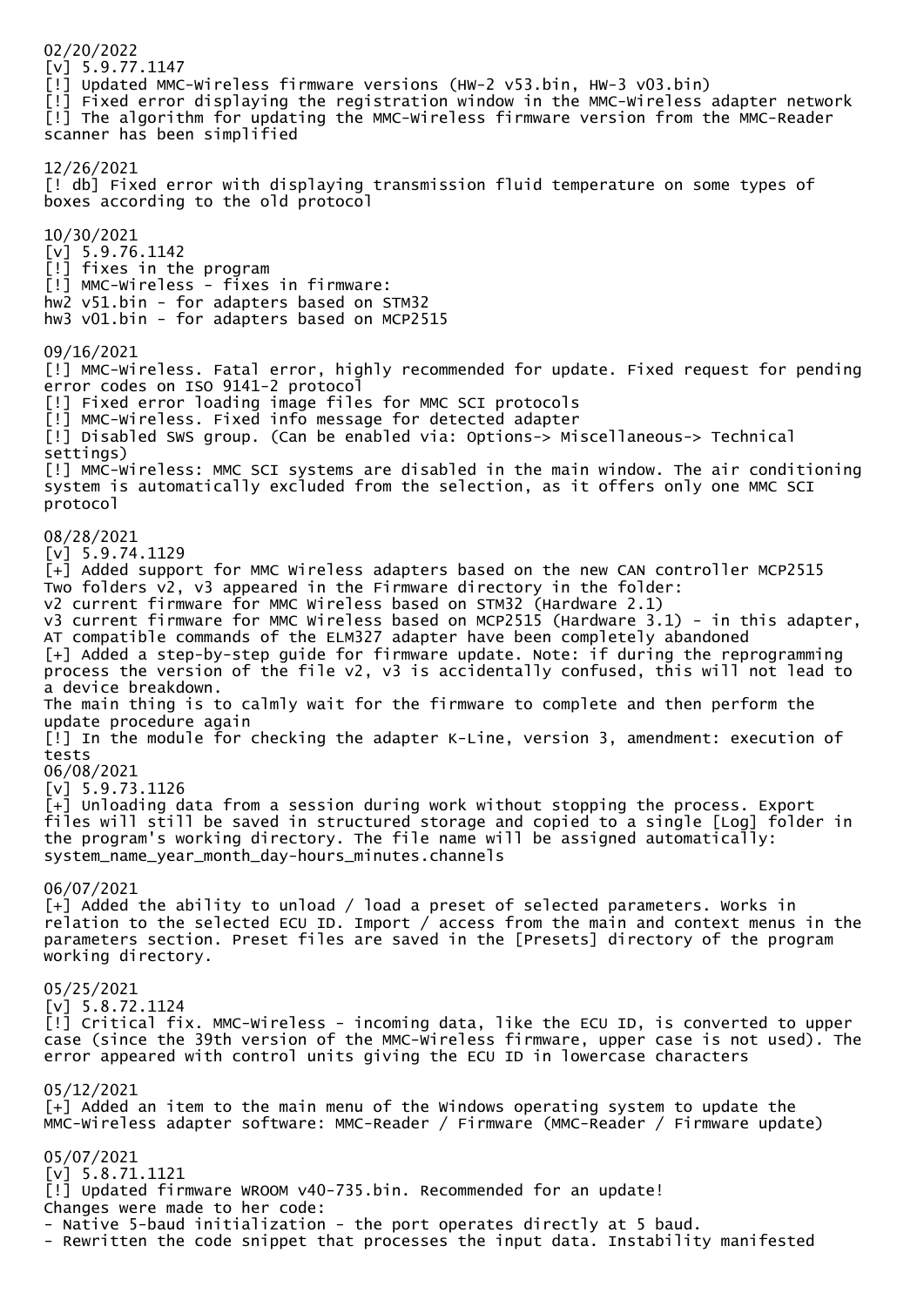itself in the processing of long packets >> 130 bytes. The input buffer has been increased, the fast action of the code has been fundamentally improved - Added hardware filtering of characters in the range 0x00..0x7E. (To suppress sporadic controller noise (characters with 7-bit set)) - Other optimizations 05/05/2021 [!] Fixed: when the USB connection in the MMC K-Line adapter v2,3 is broken, there was a cyclic error in accessing the COM port. The situation is resolved as follows: the COM port is closed, the adapter error message is displayed once. To continue working, it is recommended: 1. Reconnect the adapter 2. Restart the scanner or manually search for the adapter 04/07/2021 [v] 5.8.70.1114  $\bar{[+]}$  Implemented the ability to work in a super-compact interface mode with a screen resolution of 1024 \* 600 pixels (for netbooks) 03/29/2021 [v] 5.7.69.1111 [+] MMC-Wireless: Fixed a critical error in the data exchange driver for MMC-Wireless loss of communication in the absence of error codes for ECUs with ISO support. The reason - there was no task setting in the driver. 03/25/2021  $[v]$  5.7.68.1109 [+] MMC-Wireless: Improved connection quality check  $\overline{[+]}$  Firmware update for MMC Wireless - 33.733 [+] Requirement of the minimum firmware version for the adapter 33.733 [!] Adding line feed support in messages \ n 24.03.2021 [v] 5.7.67.1108 [!] MMC-Wireless: Critical improoving for firmware 33.733 [!] MMC-Wireless: fix init for AYC 01/10/2021 [db!] The name of the parameter "7A TARGET PE" (KPa dimension) was left in the original language due to the complexity of the translation. According to the official translation, these are: Brake average operating pressure obtained under load, that is, the pressure difference in the cylinder under load and at idle (Pe = PH-Pxx) 12/13/2020 [v] 5.7.66.1101 [!] Fixed message about the need to update the firmware 12/09/2020 [v] 5.7.66.1100 [!] MMC Wireless - updated firmware WROOM v28-721.bin [!] MMC Wireless: Fixed a reminder to update [!] MMC Wireless: hardware Tester Present is activated [!] MMC Wireless: The adapter independently determines the connection speed "on the fly" 12/05/2020 [!] Fixed creation of reports in Adobe Acrobat Reader: layout without text was unloaded 12/01/2020 [v] 5.7.65.1095 [+] When MMC Wireless is detected, the version of its firmware is checked, and if it is outdated, a recommendation is issued on the need to update it. The firmware file is located in the firmware folder [+] Added initial support for MMC Wireless 27-720 version commands 10/14/2020  $[v]$  5.7.64.1091  $\bar{[+]}$  Fixed layout of help in Adobe Acrobat format, added sections on MMC Wireless adapter [+] When the MMC-Wireless adapter is detected, a window with the hardware version and

WiFi signal quality level is displayed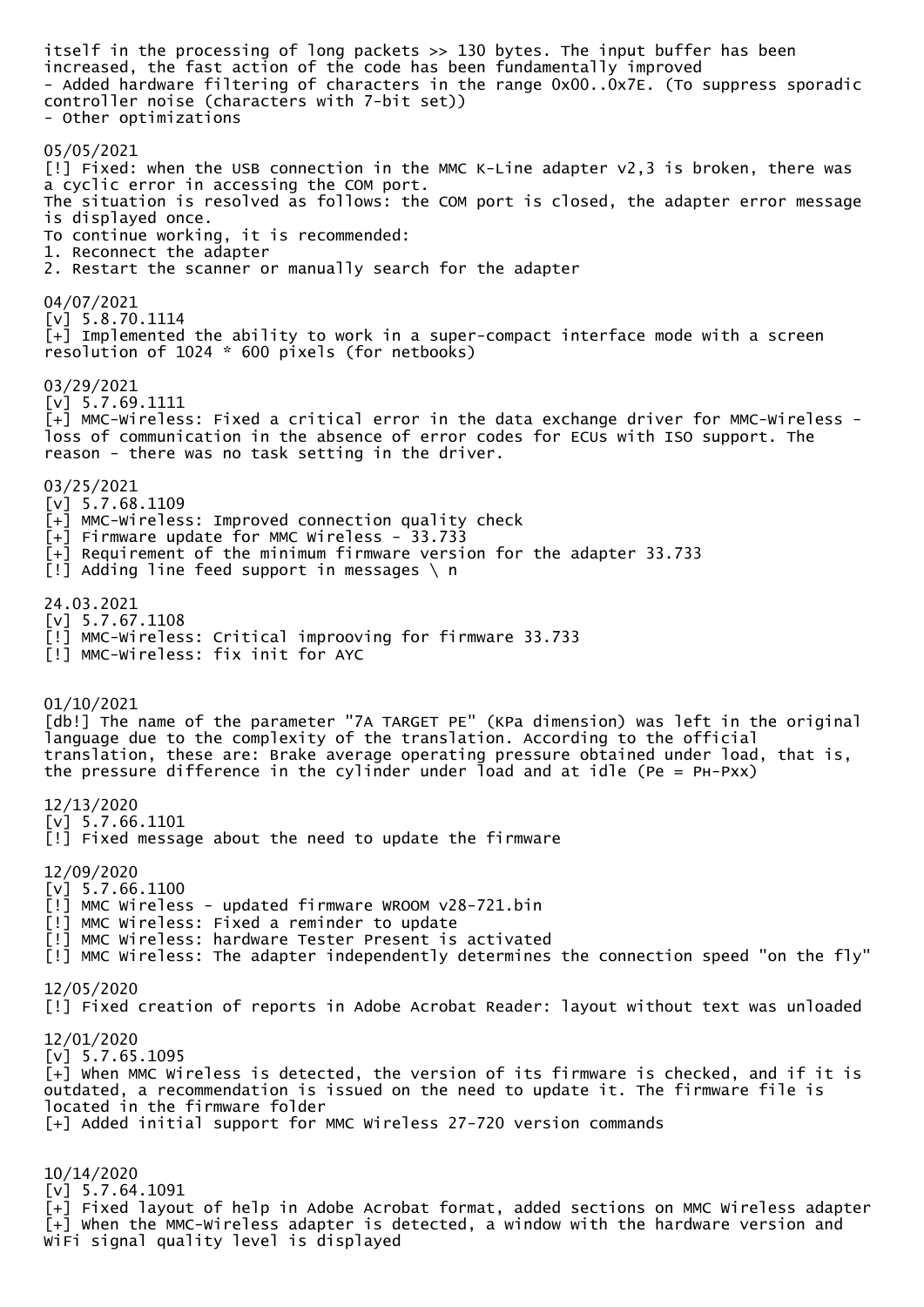In addition, the signal level can be viewed in the settings section: File - Options - Wireless adapter [! db] Some test names have been translated 09.10.2020 [v] 5.7.63.1086 [!] Processing of single loss of responses via the wireless communication channel of the MMC Wireless adapter has been performed Skipping three answers in a row will lead to disconnection 10/04/2020 [v] 5.7.63.1079 [-] The mode of manual selection of the connection speed has been removed [+] Added automatic bitrate selection mode [!] Fixed switching to a different bitrate for MMC Wireless  $\bar{[+]}$  A button for viewing events has been added to the main scanner window. It is in the "System" group [!] Fixed algorithm for working through the universal ISO / OEM button [+] Added additional information to the session start progress window [!] Fixed a bug in the command pipeline for MMC Wireless [!] The utility for checking the quality of communication MMC Wireless has been changed 09/26/2020 [v] 5.7.62.1073 [+ db] Database updated. Added TCL system identifier [!] Fixed bug with DTC reset via wireless adapter [+] Added the function of monitoring work in the MMC Wireless network (auto-informing on loss / connection) [+] Added utility for checking communication for MMC-Wireless. It can be found in the parameters, MMC-Wireless group [!] When MMC Wireless is detected, settings for MMC K-Kline adapters, OpenPort become unavailable [!] Added the function of checking the connected MMC K-Line adapter before opening the port 09/14/2020 [!] Fixed a bug with opening a port without an active wired adapter [+] Added automatic control of the transition / loss of the network of the wireless adapter MMC Wireless 08/24/2020  $[v]$  5.6.61.1067  $\bar{[+]}$  MMC-Reader can be launched regardless of whether or not the driver is installed on the MMC K-Line adapter ver. 1,2,3. Previously, connecting the FTd2xx.dll library was required without fail. With the addition of support for the MMC Wireless, this requirement has been removed. [+] The status bar of FTDI drivers appeared in the settings section: installed / not installed [22.08.2020] [+] Added Freeze Frame button in the DTC page [06.08.2020] [!] Made translation for all switching schemes for MMC K-Line adapters ver.1,2 [25.07.2020] [!] The mechanism for determining the system capacity has been changed. Simplified and accelerated [!] Corrections in reading error codes in the ISO-9141 protocol (Improved stability when displaying a large number of faults) [!] Other fixes [22.07.2020] [!] Added old protocols support for MMC Wireless(WIFI adapter). MMC wireless may reads any baudrates(down to zero). It is better than MMC K-Line adapters type 2a,3a(multiplex) (based on the FT232RL microcontroller) MMC Wireless continue a line of MMC K-Line adapters but with based WiFi technology. [!] Technical settings: bugfixed speedrate for modes: MMC SCI, OEM, ISO - fixed. The set value will save. Default value at 50. [!] Program settings: Renamed adapters tab: "J2534 (Openport) adapter" to "Tactrix Openport 2.0". Because MMC-Reader has tested with Tactrix Openport 2.0 and X-Horce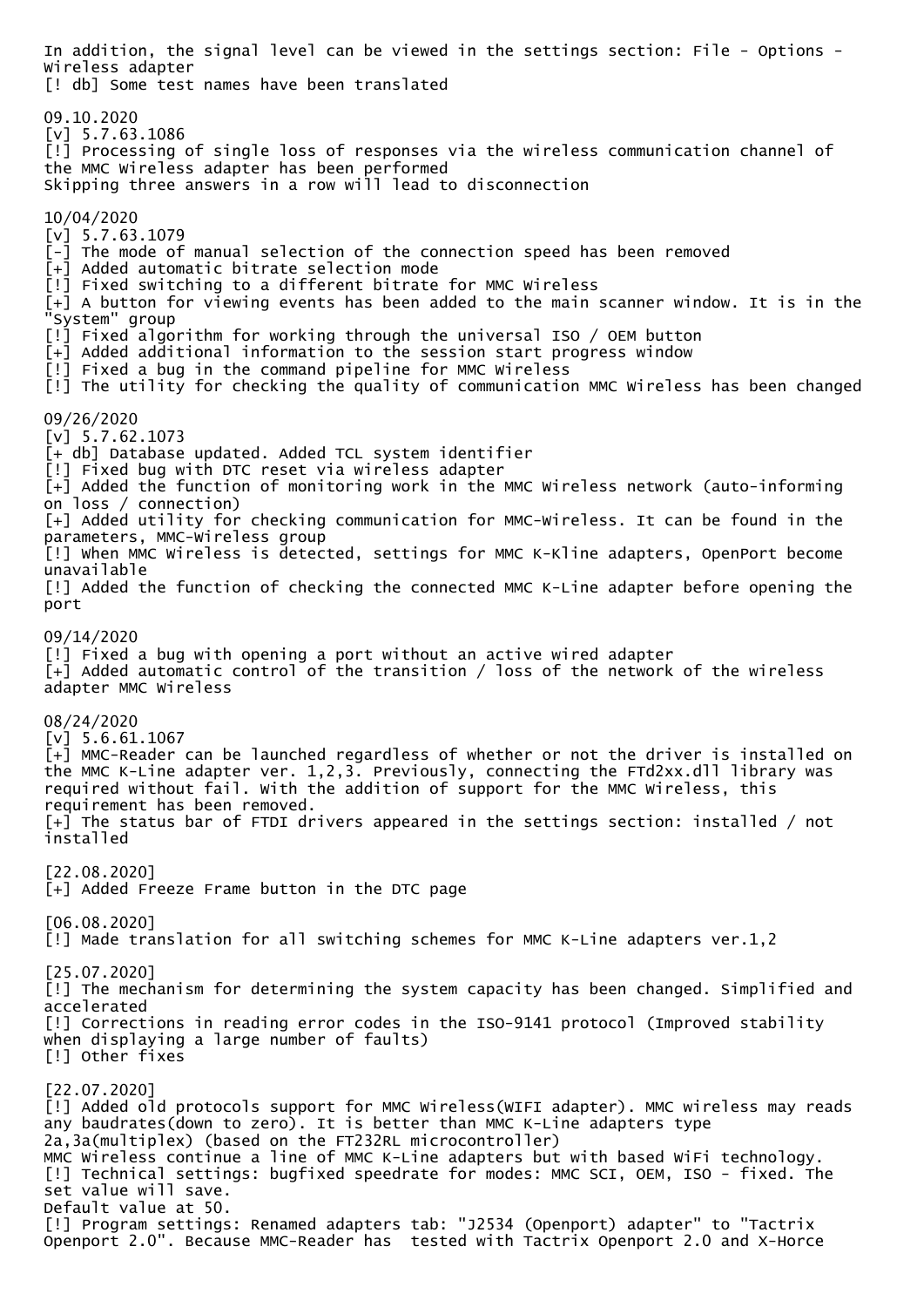MVCI. Operation with other J2534 adapters untested and not recommended [07.06.2020] [+] Added the ability to test third K-Line adapters [06/05/2020] [5.6.31.1036] [!] Minor corrections in the code [+] Added support for MMC Wireless adapter 06/03/2020 [!] when error codes cannot be reset due to unresolved malfunctions, the scanner displays a corresponding message with the response of the control unit 02/19/2020 [!] Fixed switching of the screen mode full-screen / source by pressing a hot key (Ctrl + F by default) [+] For tablets with the installed Windows operating system, the function of automatically displaying the auxiliary exit button when moving the mouse to the lower right edge of the screen is added to the full-screen chart viewing menu [+] An interceptor has been added to the control unit with key bytes 0x4E44 (outside the regulatory framework) for the 4G64GDI engine from Chariot. 11/25/2019 [v] 5.5.60.1029 [!] Updated installation instructions 11/10/2019 [!] Fixed search for third-party adapters. Not working on the FT232RL microcontroller 11/04/2019 [+] Diagnostics of the smart control unit SWS is displayed in the main window [!] Bugfix: IMMO diagnostics was not active [+] Added old protocol for adapters MMC K-Line isp.3 (with multiplexer) for ASC block 10/23/2019  $[v]$  5.5.59.1026 [!] Fixed check of the new version of the database [!] New base 10.2019. Added AYC codes: 6100, 6101, 6102 Fixed AYC codes: 6200, 6201 [!] Completely translated into Russian AYC / ACD system 10/08/2019 [v] 5.5.58.1022 [!] There was an algorithm in the MMC-Reader scanner that could temporarily display minimal data sets for new identifiers. In this release, market queries for the AYC system are removed and queries for minimal datasets for other systems are also disabled. For the new identifier for the AYC system (and for other systems), the message will be displayed: >> You found a new identifier: 6205 >> Please tell this number to the developers. Then send it to us in any way: Mail, Viber, SMS [+] An immobilizer system has been added to the main menu. This IMMO block, as before, is read-only. [+] Additionally, the "Deprecated adapter" option was made in the installer to support old adapters (the file ftd2xx.dll version 2.10 is copied to the working folder) 09/04/2019  $[v]$  5.5.57.1017 [!] Corrections in the update module 08/30/2019  $[v]$  5.5.56.1007 [+] The installer automatically starts the setup instructions after the copying of files is completed [!] Bugfixes for resetting ISO9141-2 / OEM codes [!] Disabled ordinal record counter from the status bar, working only in chart mode 07/11/2019  $[v]$  5.5.55.1002 [!] Missing systems have been added in the new interface: 4WS, AYC, HBB, SS4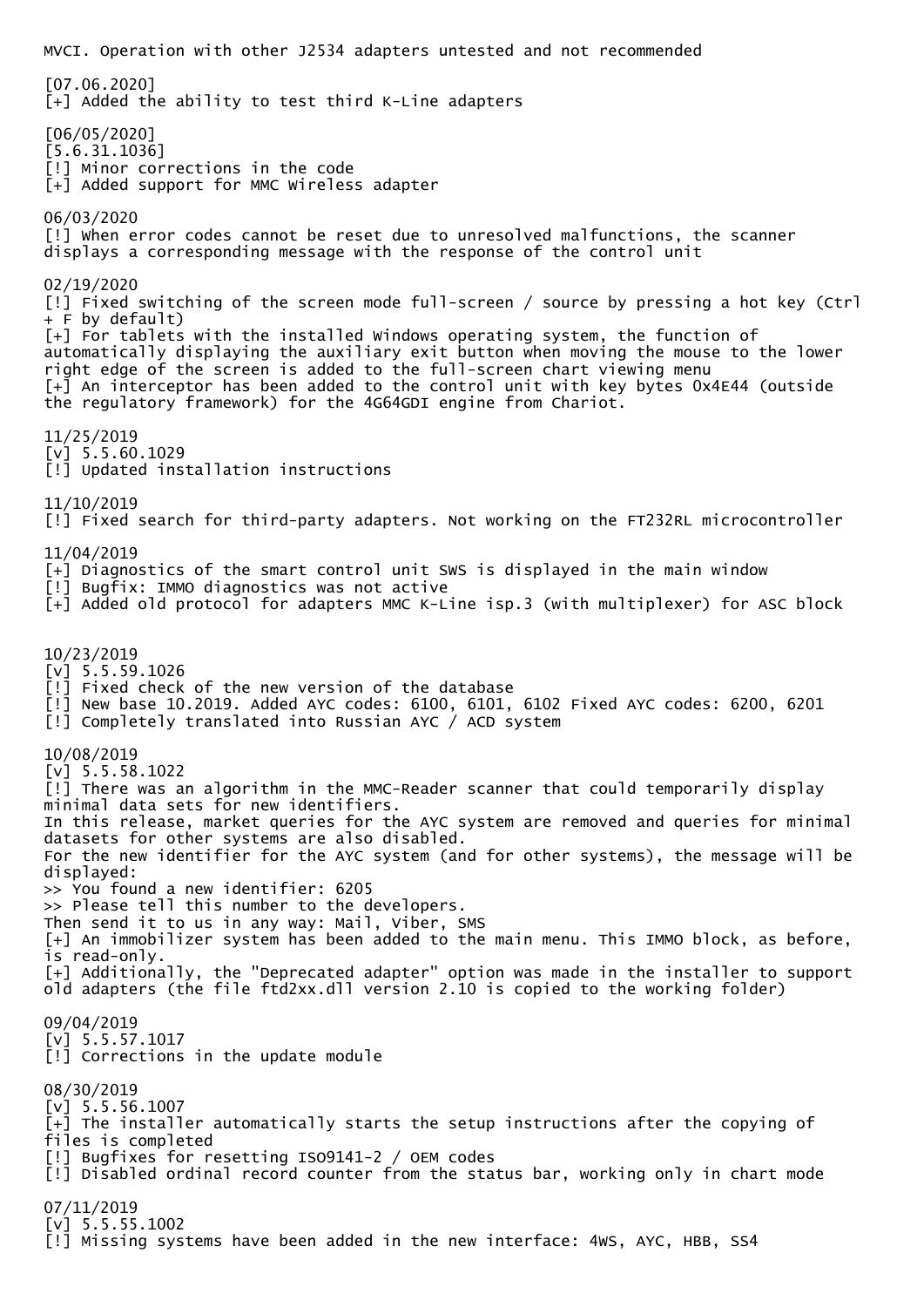06/20/2019 [v] 5.5.54.992 [!] Fixed a bug: using MMC SCI protocol, the connection hint is now displayed in Russian 06/19/2019 [-] In the main window, little significant information has been removed from the statusbar: the position of the cursor in the parameters, etc. [+] Help has been updated. 06/18/2019 [!] In the form of a diagnostic session (DS), three tabs are combined into one: project, block information, events [!] Optimized freezframe code [+] Generalized information about the control unit has been added to the start page of the DS: \* Check Engine Indicator Status \* Number of error codes \* Number of parameters \* Number of tests [+] For control units operating under two types of protocols: ISO / OEM in OEM mode, a reminder is displayed that working with error codes is possible only on the ISO exchange protocol. [+] Switching between the old and the new type of interface has become possible from the main menu "File" [+] A new progress indicator has been added in the new interface view, which makes it easier to count the time interval before the start of a new session. [+] Added F2XX drivers for old MMC K-Line adapters sp 1.2 in the Drivers folder, driver version 2.10.00. [!] SenseLock dongle drivers moved to: MMC-Reader \ Drivers \ Senselock \  $[-1]$  For adapters of the old performance  $(1,2)$ , the extended BitBang mode is not used 06/12/2019 [v] 5.5.53.981 [-] Unpacked drivers of version 2.12 (D2XX Drivers folder) removed from distribution [+] Driver packages 2.06 added (for Windows 2000); 2.08 (For Windows XP); 2.12 (Windows 7,8,10) in the Drivers directory [-] The ftd2xx.dll library has been removed from the working directory of the scanner. It did not play a big role and was needed, in fact, to be able to run the scanner without installed adapter drivers. [!] Help updated 06/01/2019 [+] An alternative start screen has been added, its advantages are that you can start sessions with one click without navigating through sections. The additional start screen is disabled by default and can be activated from the scanner settings: File-> Settings-> Other-> New user interface 05/28/2019 [+] Added the function of reading the frisframe using the ISO-9141-2 protocol: In the error codes section, a column of freeze frame is added to the table. If it displays Present, then double-clicking on this error code will result in a pop-up window with the saved parameters.  $[v]$  5.5.52.962 [+] Added the ability to update the database from the site without updating the program itself. [!] Bug fixes in the update module 03/23/2019 [+] Fixed adapter definition bug version 2 [+] Due to the fact that the MMC K-Line adapter version 3 is assembled using the original FT232RL microcontrollers, it was decided to transfer this series of adapters to work under the control of standard FTDI drivers. Translation instructions are available on the website, in the drivers section. [!] Minor fixes 03/18/2019 [+] Added engine 0xE7A4 [!] Fixed error of saving the polling parameter in ISO mode in the configuration file 07.01.2019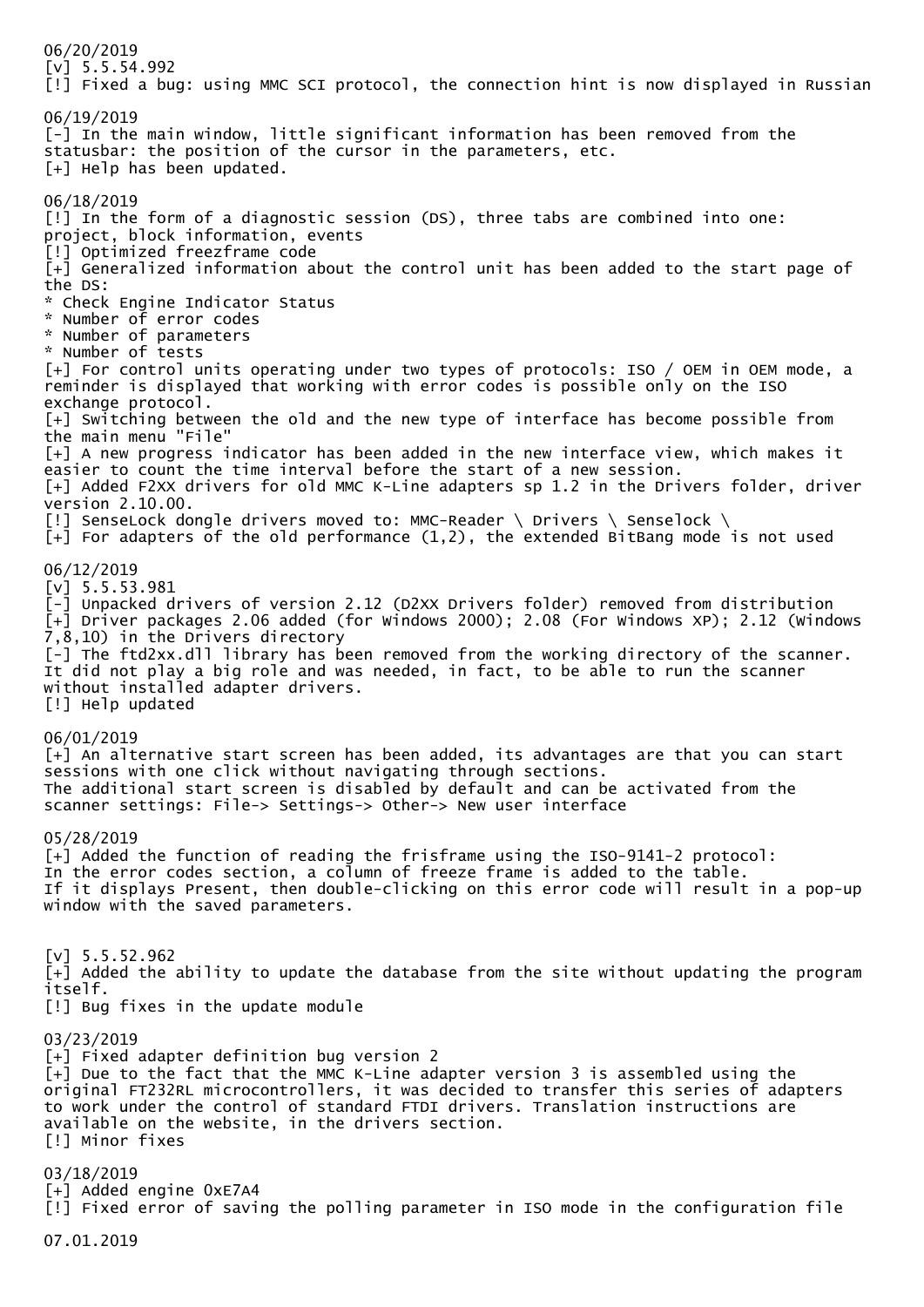[v] 5.5.51.961 [!] Optimized built-in adapter test. Diagnostics is divided into two separate tests: K-Line and MMC SCI. K-Line is carried out when the adapter is connected to the car, MMC SCI - when the adapter is disconnected from OBDII. [!] For Pajero-3 engines, all possible options for displaying parameters have been added. [!] Help updated 12/24/2018 [!] A fundamental error was finally found and fixed, which led to the need to recompile programs for Russian-speaking, Russian-speaking, etc. window assembly [!] Settings Module: When an MMC K-Line adapter is detected, the autosearch button hides so as not to be misleading [!] Settings module: Adapter testing module moved to other section [!] Updated program help 12/17/2018 [v] 4.4.50.950 [+] Saving in the configuration file of inter-byte intervals for the modes: MMC SCI, MUT, ISO-9141 [!] Slightly increased the request interval for the MMC SCI, MUT protocols by default 13.12.2018 [v] 4.4.49.946 [!] In the settings, you no longer need to specify the port where the adapter is connected. When running, MMC-Reader automatically determines the adapter port via the driver API [!] The adapter auto search button is needed only for third-party devices. [-] Removed adapter verification procedure (K-Line, J2534), which could display incorrect messages when the scanner was first run 11.12.2018 [v] 4.4.48.940 [!!!] Important. Made critical changes to the driver data exchange. Improved stability. Parameters controlling the exchange rate are excluded from the scanner settings. They are no longer necessary. [!] The version of the MMC-Reader scanner has been upgraded to 4.X.X.X. [!] Auto search of the COM port has been abolished. The port number request is made via the FTDI library. [!] Code revision in adapter test module [!] In connection with the change in the MMC K-Line adapter isp.3, to test it, you need to connect to the vehicle's OBDII diagnostic connector. The ignition must be off. (Without connected power supply, only inverse channels can be tested using the old protocols) 11/26/2018 [+] The ftd2xx.dll library has been added to the program working folder. 18.11.2018 [v] Release 3.4.46.924 11/17/2018 [+] The operation of the tests on the air conditioner unit under the old protocol (MMC SCI) has been fixed. [!] Fixed loss of communication check (MMC SCI) [!] Fixed errors in the test commands in the database (MMC SCI) [+] Added command to reset the FTDI microcontroller before each address change in the multiplex. [!] The data exchange interval has been increased from 50 ms to 80 ms. If you want to speed up the exchange, change the value to less. [!] During a running session, you cannot enter the parameters. 11/16/2018 [+] The ability to adjust the wake-up signal of control units has been added to the program settings. [-] Disabled support for communication on MMC SCI protocols [!] A small fix was made in the survey of error codes.  $\bar{[+]}$  A delay in identification requests was detected when working with some ABS units. The scanner has added wait time. [!] Added a check that affects the stability of data exchange on the OEM protocol. [!] Fixed auto adapter search [!] Fixed address switching in the MMC K-Line adapter version 3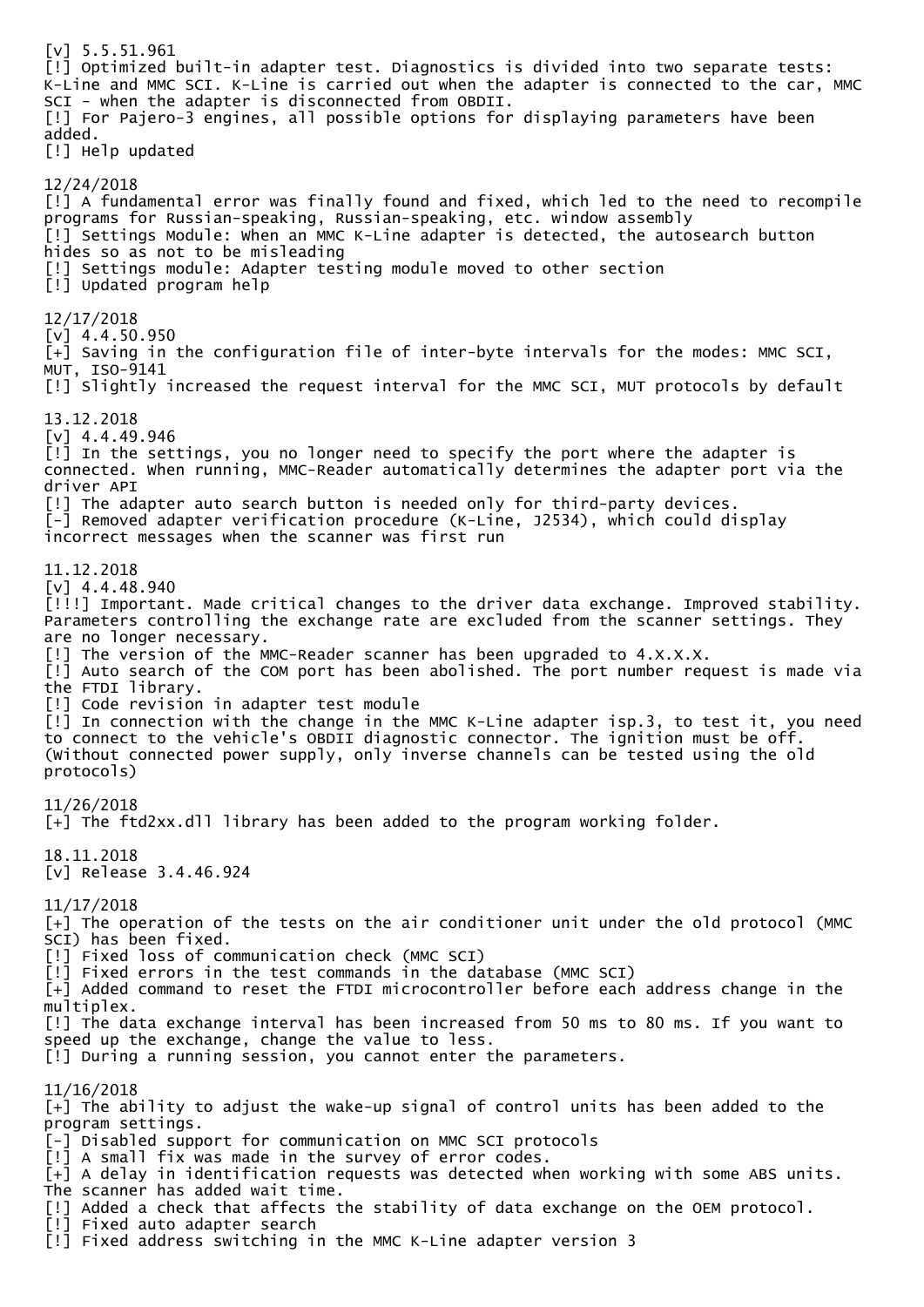[+] Help has been updated. 10.26.2018 [v] Version 3.3.45.911 [!] Removed "advanced mode" checkbox from adapter settings  $\lceil$ ! The program is adapted to the new version of the MMC K-Line adapter version 3.1 10/02/2018 [v] Version 3.3.44.904 Ru,Ge [!] Fixed errors when loading projects 09/12/2018 [v] Version 3.3.43.873 Ru,Ge 11/09/2018 [!] The mode of selecting the bitrate on the Pajero-4 ABS block has been tested. 08.09.2018 [-] Disable automatic detection of bit rates [+] The program automatically turns on the manual mode for entering bit rates if the operating frequencies of the scanner and the control unit do not match. As practice has shown, the determination of the connection speed by means of K-Line adapters is impossible: the control value of the difference of bitrates constantly "floats", so it was decided to use manual selection. , so it was decided to use manual selection. [!] Small fixes in messages 08/29/2018 [v] Version 3.2.42.866 [!] Help updated [!] Improving the interface and minor fixes in the program settings, auto-search adapter 06/21/2018 [!] General correction of small errors 06/18/2018 [+] Self-diagnosis of the adapter. Suitable for all types of MMC K-Line adapters (version 1,2,3): without multiplexing and multiplexing. [!] Added a quick check for the presence of a port at the beginning of the diagnostic session 05/26/2018 [!] Modification of the MMC K-Line adapter parameters module 03/29/2018 [+] We has been developed a new adapter K-Line Muxer Device with automatic signal switching for all types of protocols. This solution will allow not use manual switching and increase the productivity of labor and convenience in work. 11.01.2017 [!] Database updated 08/26/2017 [v] Version 3.0.40.747 [!] Fix bug in the module for check new version [!] Fixed bugs when choose language [!] Perfomance monitor can started with only under active session [!] First sheet of project was activated hotkeys. That was hinder to writing text. 08/23/2017 [v] Version 3.0.40.743 [!] Logs manager has been improove [-] Manual select to a baudrate is off now [!] Perfomance monitor can start only with an active session. 08/21/2012 [V] Version 3.0.40.742 [+] Added parameters in percent: Target CSP and Actual CSP (4M41 engines)  $[-]$  For experts. Extended debugging mode: Shift + F2 1. Including logging 2. User can to select the connection speed. This functionality is made for rare blocks (Braking system \\ HBB), working on bitrates, calculated programmatically.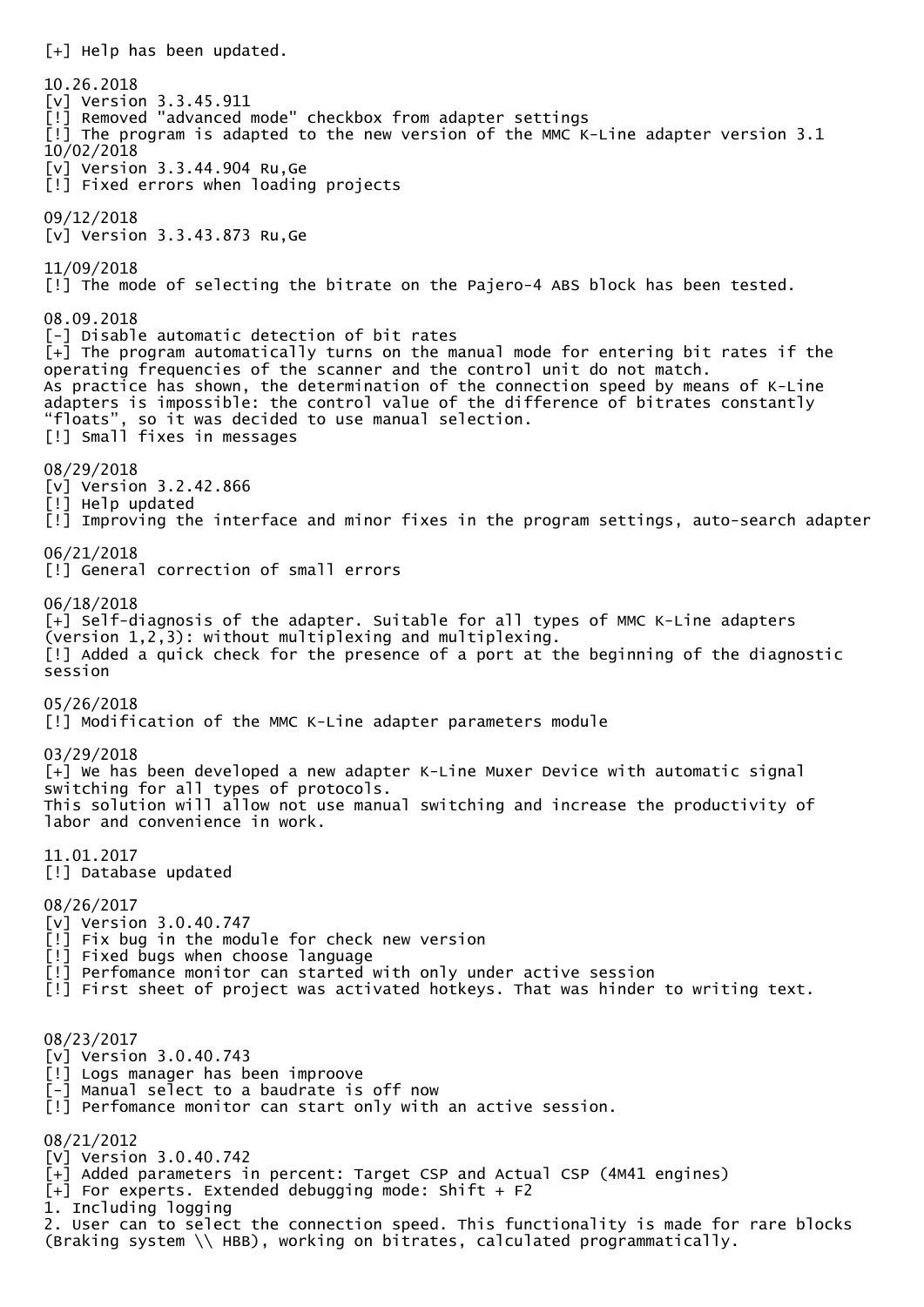3. You can disable checking the key bytes. By default check is on. That is designed for unknown blocks (Brake system \\ HBB) 4. Show a log "Shift + F4". Users can to see data log between tester and vehicle. 07.05.2017 [v] Версия 3.0.39.737 [!] There is correct russian names of parameters for engine 4M4  $\bar{[+]}$  In the floating-point numbers you can change the fractional part width. To do this, two new items are added to the context menu: "accuracy more", "accuracy less" 02.11.2016 [+] There were added identifiers TCL 06.09.2016 [v] Version 3.0.38.735 [!] Added systems AYC. Thank you to user "Vanja\_Vanja" for his datalog. [!] Has been improoved one moment in the code for system AYC. 05/01/2016 [V] Version 3.0.38.733 [!] Timer of record is now working on the tabs: graphics, large lettering, tabular view. [!] Changed the status bar [+] Memory-counter has added for graphics mode [!] Text-display mode is now available for stop mode of session. [!] Improved table presenting data in HEX-form [+] Made an export to MS Excel format [+] Made a tableview report [+] Added runtime restrictions(active session) to save of reports of MS Excel format  $\bar{[+]}$  Directory of reports displayed on the status bar  $\bar{[+]}$  Pressing buttons reports: pdf, xls, rtf - showed tooltips with full names. [+] Added a monitor graphics performance. Help - Performance Monitor. You can display graphs in time and see time of rendering. Lower scale should be shorter than the upper optimally. In any case, the graphics will work, because rendering is engaged separately, is responsible for this process. [!] Optimized procedures to translate the interface [!] Minor fixes 03/10/2016 [V] Build 3.0.37.716 [!]Since 01.01.2016 Windows 7,8,10 required a digital signature SHA-256. Therefore we added script to disable checking signatures. After install MMC-Reader you should be reboot your system and go to install driver of MMC K-Line adapter. 19/12/2015 [V] Version 3.0.36.716 [!] New icon [!] K-Line drivers has been signed SHA-1 method [!] Sertificat(WinInit) has been added for checking SHA-1 signing 12/11/2015 [V] Build 3.0.35.712 [!] Fixed a projects manager. Now the files are opened correctly. [!] Few small bugs has been fixed.  $\bar{[+]}$  New a math engine! [!] Changed ico of program [!] Updated driver MMC K-Line (01/27/2014, version 2.10.00 (support Windows 8.1 all editions) [!] Update driver a hardlock key to version 3.1.0.0 (support Windows 8.1 all editions) 09/05/2014 [V] Build 3.0.34.696 [!] Bit functions has been fixed 04/22/2014 [V] Build 3.0.34.694 beta [!] Graphic engine has been partially optimized 04/11/2014 [+] Now program supported multibyte responses [for example ECUID:F25E] [!] Calculation module for MUT-data has been updated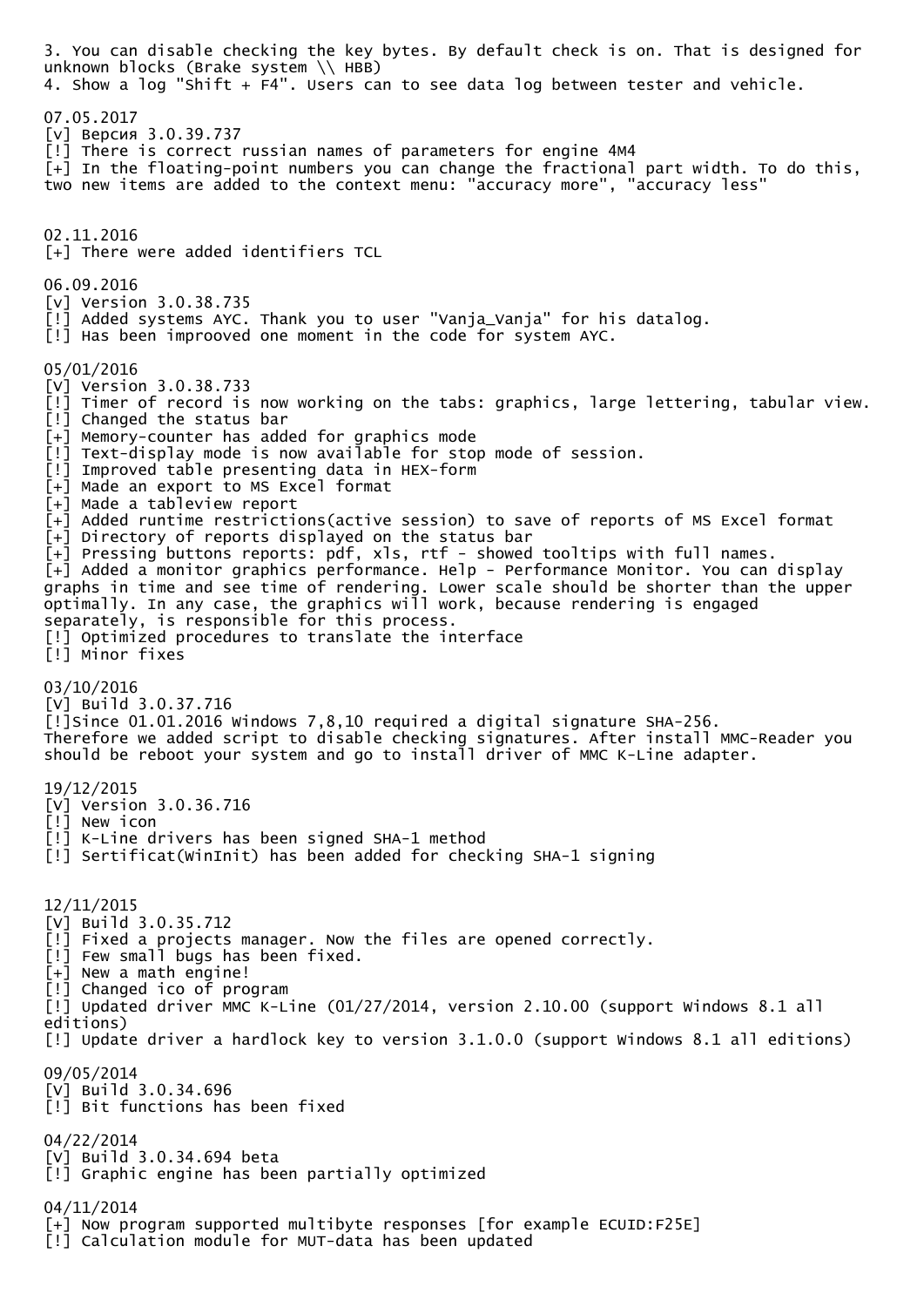[!] Advanced data handler for MUT protocol has been released 03/27/2014 [V] Build 3.0.33.678 final [-] Disable screensavers [!] History version displayed once at first launch of MMC-Reader [!] Updated driver of MMC K-Line 07/03/2014 [V] Build 3.0.33.676 final [!] If a system separator = "." then raise an error "Unknown identifier: xx, xx". Fixed. 02/24/2014 [+] Updated database identifiers. 28/11/2013 [V] Build 3.0.32.669 final [!] Fixed imp/exp sessions for ISO-9141-2. [-] Support PL2303 has been removed as useless. [!] Update driver of adapter MMC K-Line [+] Projects manager can view files "\*. channels", and via external programs RTF and XLS files. [!] Project manager now is working properly with file extensions 25/11/2013 [V] Build 3.0.31.660  $\lceil$ !] Fixed print reports in MS Excel. The highest rate of reporting is achieved by running a Windows XP, in later versions of Windows, the delay in the formation of MS Excel report can disrupt connections, to prevent access to the main menu of the diagnostic session in case of an error, uncheck the options "exit to the main menu when an error in the session. [!] Fixed tests in working through J2534 adapter. [+] Starting the program will be accompanied by a request to increase the level privellegy, if it occurs on a computer with enabled UAC. Previously it was assumed that the program runs on a computer without the UAC (for without UAC), a UAC off or set a tick in the shortcut properties, "Run this program as administrator". Otherwise, there is an error when you run Access. P.S. Accidentally discovered that the Auto-update program displays (download from website) version history in UTF-8, which led to the conclusion "gibberish", fixed in ANSI-1251 encoding. The rest of the auto check operating normally. 08/11/2013 [V] Version 3.0.30.651 [!] Fixed tests under ISO-9141. 05/11/2013 [!] To correct diagnostic procedure for cancellation of the session. 03/11/2013 [-] Removed the restriction on minimum height of channel charts. 24/10/2013 [-] Off flitting pop-up message when moving to read error codes tab. It remains from earlier versions. [+] In the context settings menu item added: "Mark / Unmark" [!] In graphic mode: \* Fixed mark a large number of options in graphics mode when the option "do not take into account the minimum height of the canal" \* Added a button to the toolbar: Switch to full screen mode \* Added item in the contextual menu: full screen mode \* The full menu is connected context menu 23/10/2013 [!] Creating a diagnostic session is only possible after the opening of the project: The main menu "File"> "New Project". Within one project udoobno ??save session files, make print responses, which will be given details relating to it: car name, year, owner contact information. [!] Information on the project and the diagnosed unit spaced on separate tabs. [!] Data display button in a table moved to the right of the graphics mode selection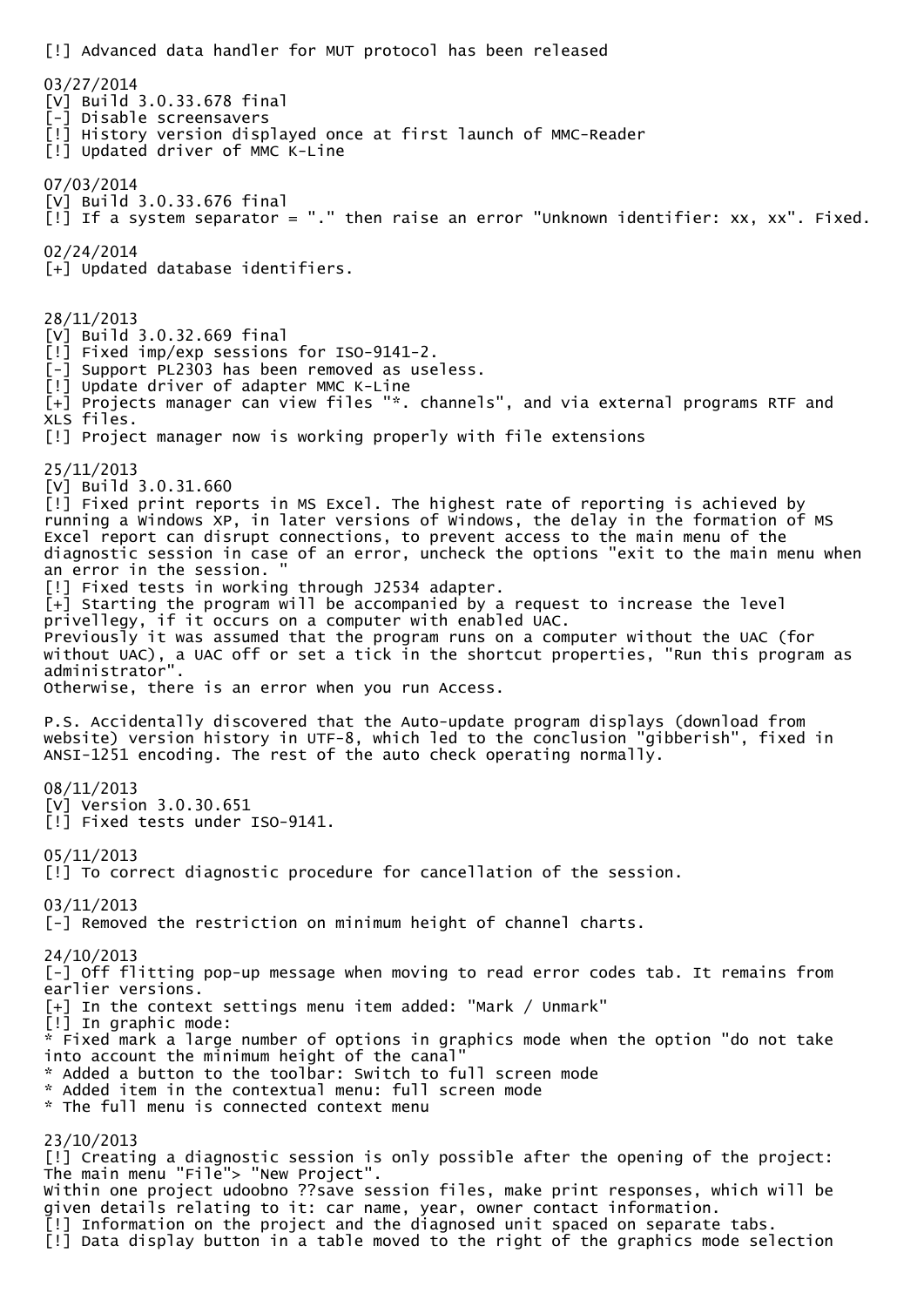button.

09/29/2013 [V] 3.0.29.621b version [+] Added a built-in debugger to send the clipboard. Features. Before use the debugger including supporting high-precision timer: Shift  $+ F2$ And if some of the units can not be a connection, at any time, you can press Shift +  $F4$ to send us from the clipboard to clarify the situation. You can upload directly in the forum, the information provided in the form of shestadtsaterichnom. Looks like: BUFFER \*\*\*\*\*\*\*\*\*\*\*\*\*\*\*\*\*\*\*\*\*\*\*\*\*\*\*\*\*\*\*\*\*\*\*\*\*\*\*\*\*\*\*\*\*\*\*\*\*\* \*\*\*\*\*\*\*\*\*\*\*\*\*\*\*\*\*\*\*\*\*\*\*\*\*\*\*\*\*\*\*\*\*\*\*\*\* 070000000001010700000000010104000000000101060000000001010400000000010106000000000101050 09/27/2013 [V] 3.0.29.616b version [!] Added a separate button to enter the engine block protocol "Check Mode". Previously, it has been hidden due to the introduction of automatic script that determines the supported protocols. At the same time, the former left to automatically determine the supported protocols. [!] Database structure optimizirovna completely rewritten code reading, searching. Optimized to work with text encoding. [!] Conversion bitrates table has been turned off in the latest test builds. Corrected. 09/22/2013 [V] 3.0.28.604b version 09/20/2013 [+] Added a technical information on fault codes, parameters, tests. Those. using the context menu (error codes tab settings) you can enable window display help information. [+] Made processing connection with the blocks that do not support the connection for the ISO-9141-2, and meet the support package, indicating a transition to a different bitrate. [!] Fixed Display of fault codes. When you restart the session previously read fault codes are not displayed. 08/15/2013 [!] Rewrote predinitsializatsiya MUT, ISO protocols. 08/06/2013 [!] Fixed a bug in the display (up to 80%) of the progress bar during the test. Reason: incorrect behavior when the Windows Aero-style. 08/06/2013 [!] Fixed a bug in the programming keys. [!] Improved communications system interface. 08/05/2013 [+] The minutes of the ISO-9141 Added preliminary reading (PENDING) error codes, they are displayed in a single window with final error code (MATURE). Error type indicated. The preliminary error codes only work for Mitsubishi. 31.07.2013 [V] 3.0.26.558b version 07/29/2013 [!] Optimized error output on the ISO-9141 (previously allocated cursor line in the list of error codes was impossible because of the constantly updated list) 07/27/2013 [!] The mechanism initsalizatsii ISO protocol is partially revised in favor of the early implementations. [+] Activated previously disabled non-return processing functions response to requests "Part Number", "Rom ID". (The new version of the database, each block of code clearly described to the possibility of the survey on these parameters, but nevertheless for reinsurance newly activated) [+] Added the function of switching of modes: "Standard sensitivity", "hypersensitivity" [!] Reading and reset error codes via the J2534 adapter (OpenPort) - fixed. [!] Key programming function is connected - it was accidentally deleted handler.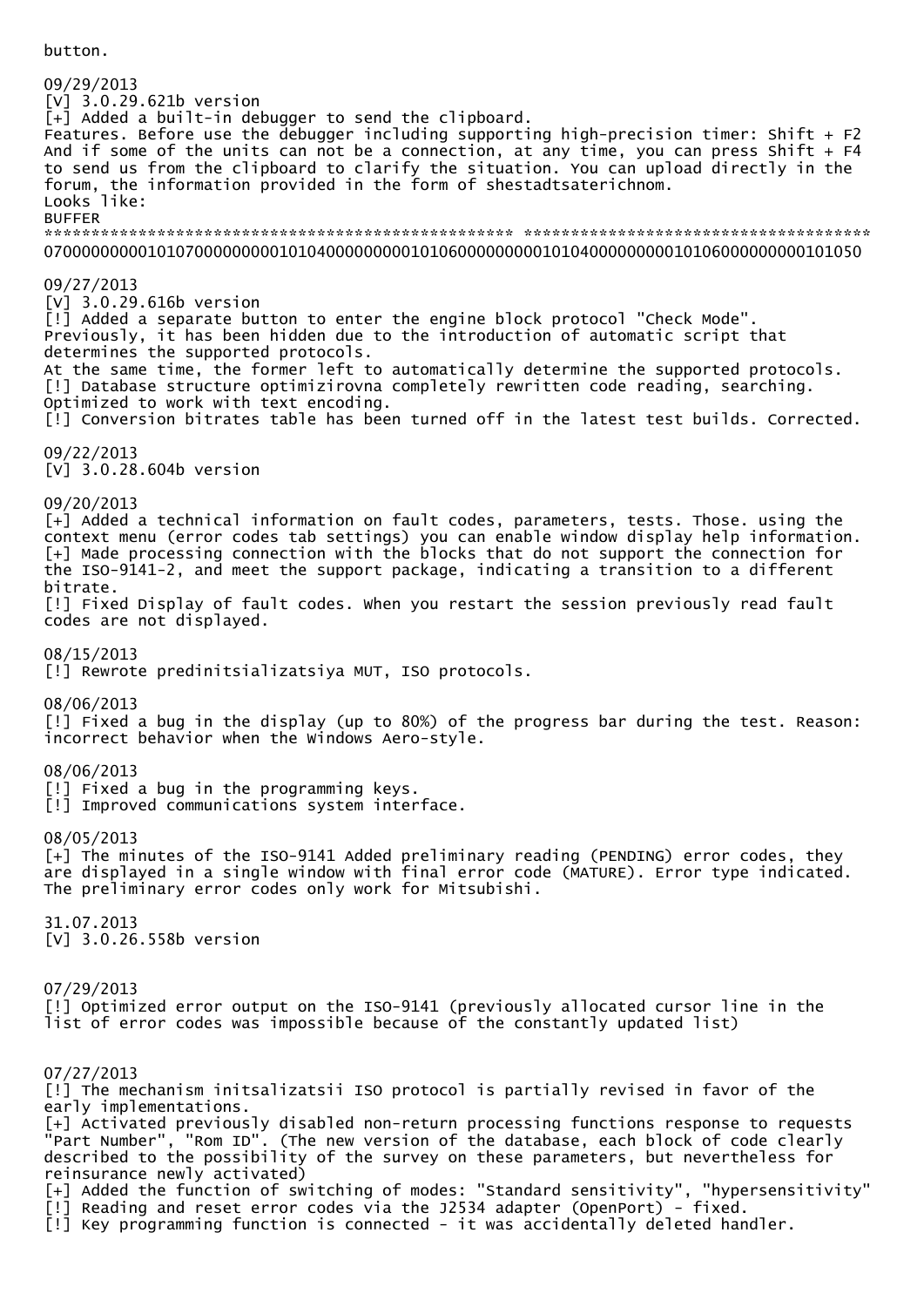07/24/2013 [V] Version 3.0.26.549 [!] Detected and corrected the error when entering the unit, potentially resulting in a loss of connection blocks that support the ISO-9141 protocol. (Compound Ie was observed loss in the engine inlet). 07/23/2013 [V] Version 3.0.26.540 [!] Detected and corrected the error when you run a diagnostic session to the motor (with support for ISO protocol). [!] To do the translation error codes into Russian [!] Fixed bug switch between tabs in the presence of Freeze Frame code. 07/06/2013 [V] The final release of 3.0.25.532. It is recommended to upgrade.  $[!]$  Fixed various bugs in the interface and the program itself. 01.07.2013 [V] Output beta 3.0.24.521b [I] Highlights: graphic adaptation of the 64-bit systems, J2534 connection adapters (Openport) freight cars. [+] Pre-updated information. 05.06.2013 [+] Faster checking of COM-port before the start of the diagnostic session. 06/04/2013 [+] Made displaying graphs on 64-bit systems. For information For information layers in the construction schedules GDI uses the same graphical interface. Overlay mode takes place in the chromakeying by the level of black. The only difference is the 64-bit rendering function to display graphics mode with 32-bit will be otstutstvie translucent background (fog) on ??the unpainted area. 05/30/2013 [+] The installation program now offers a package installation in 2 languages: Russian, English. This means that after once installed, it is not necessary to reselect the interface language. However, the transfer can always change parameters, this function works as before. [+] Fixed a bug in the installer to work with the registry on 64-bit simstemah. 08/05/2013 [-] Program Parameters: Removed keyboard shortcuts to switch between tabs: Error reading the parameters, graphs. There is no need, I think. [+] Added ability to select the buttons and sizes. 03/28/2013 [+] Changed the mechanism works on the ISO-9141 protocol: Previously, when you click on Read / Reset occurred one-time connection to the unit, and the information off. From that moment the scanner establishes a connection at the beginning of ISO sesiii as for Check Mode protocol, communicates. Commands are given as required block. [+] ISO: Added ability to read parameters [+] ISO: tests are also available for execution. \* Sharing the ISO is slow, it should be taken into account. 03/14/2013 [!] Changed communications support for the old protocol. [!] Updated database. [+] Made window storage location the next time. [+] If you find an unknown response from the unit, the program offers to send the protocol developers. We strongly ask you not to ignore this request, so give us information on new blocks. 19.10.2012 [V] 2.0.22.444 18.10.2012 [+] Added SRS-beta (KWP-fast-init) button to record the responses from the control unit, if the SRS is working on this protocol.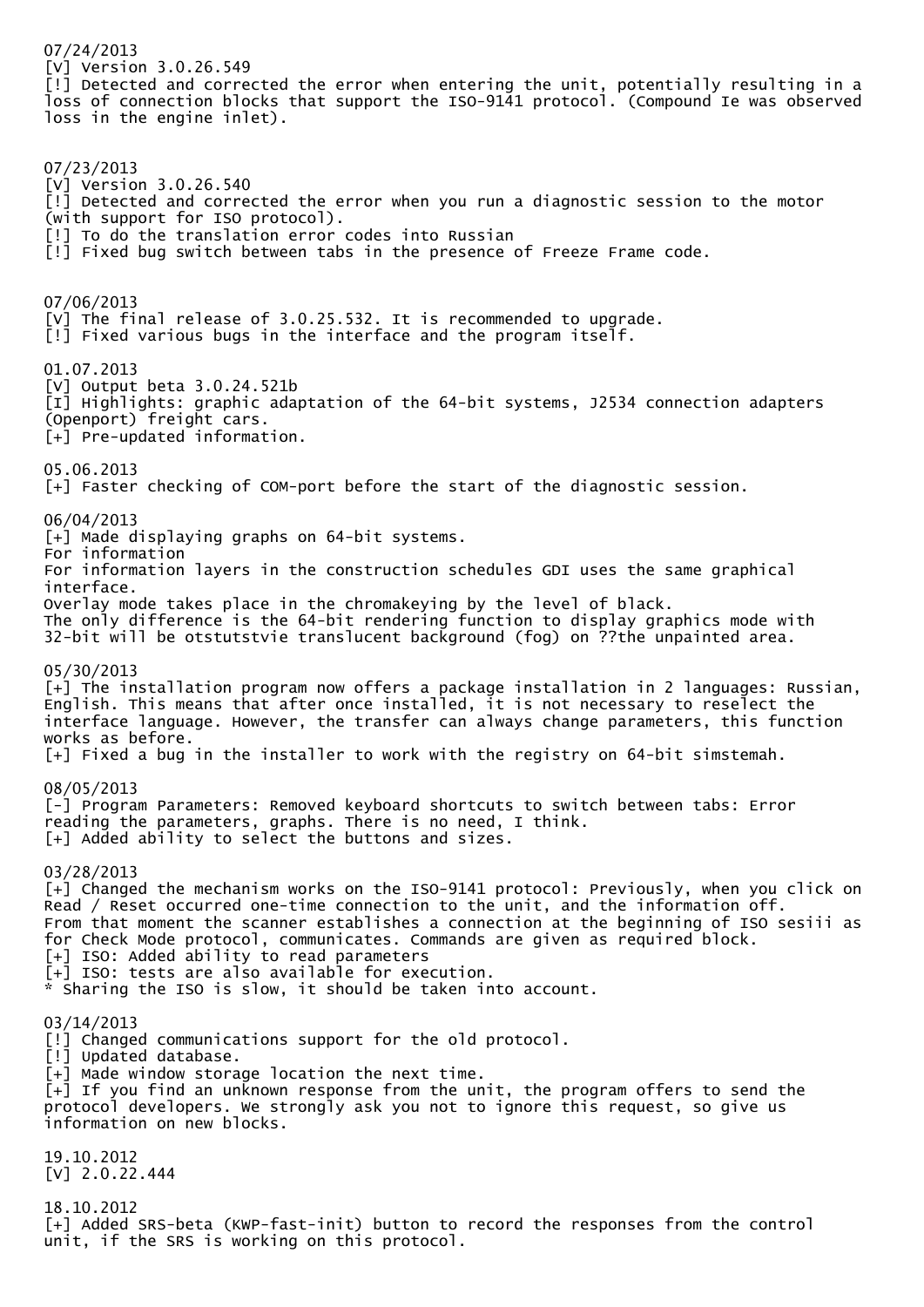Similarly behaves conditioner button - if you go on the block response, the program will offer to send a report. [+] Improved column scaling logic in the "Options" ( "DataStream"). The width of the columns is defined as: "Type" - auto-detect the width of the contents "Value" - a given percentage of the screen width "Title" - to fill the remaining part of the display screen [!] Fixed error priizmenenii window size. [!] Can not overwrite option from the bottom of the list for "DataStream" tab. [!] Improved printing error codes frizfreymom. [!] Filtered output of zero-forcing codes DTCs. [+] Error reset command identifiers attached to the blocks. Previously used a unified procedure for clearing error codes. [!] Under the old protocol information window built into the tab, which is more convenient in terms of graphics display circuit connections. [+] On the "DataStream" option is added to the default font size in the context menu. [+] Added the project attributes: Name customer, telephone, address, year car mileage. Save the diagnostic session also stores the project data. 27.09.2012 [+] Selecting processed blocks. [+] Added a toolbar, which contains the button: 1. "Event Log" 2. "Project Explorer" 3. "sessions download button" 4. "Return to the previous session ' 10.08.2012 [+] Double click on the status bar in the Project Manager, open the settings window. [+] Project Manager supports a built-in preview screenshots in jpg format. And if your computer has Adobe Acrobat Reader version 8,9,10, it will be possible to view files pdf. For MS Excel formats, MS Word preview performed in external programs by double-clicking. 31.07.2012 [+] Project Manager submitted in a separate tab.  $\bar{[+]}$  Added a 4th-level submenus. Now when you select the block connection does not start automatically, and is offered in addition a choice: 1. Return to main menu 2. Start the connection 3. Loading the diagnostic session 4. Run the Project Explorer 27.07.2012 [+] Restored read ROM ID, PART NUMBER. Handle the situation with neotveotom the request IDs. 19.07.2012 [V] 2.0.21.418 [!] Peg "Present" in the Freeze Frame read mode appears necessary. Made scaling columns in DTCs mode. 16.07.2012 [+] Added requests for Freeze Frame variable speed boxes. [+] Management of L-Line displayed in the settings. [+] Reduced to a single name and the names of the parameters of the tests in boxes and abs. [!] For the blocks that do not support the ISO protocol, disable certain batch number. [!] Made the treatment of choice in the empty Project Manager. Thanks Ivan Horovodovu. [+] Hot Keys (BackSpace, Space) in the Project Manager tab is no longer active, have not previously had the opportunity to edit the project name. [+] Added option in the context menu of the project manager, "project deletion", "Rename the project". [+] Optimized protection of the executable file. High-speed procedure displayed on a lightweight mode. It should be noticeable on slower machines. The load on the CPU should be significantly reduced. [+] Thank you for the idea Vyacheslav Kolomiets with the project manager and tips for program improvement. [I] The first export to MS Excel format will almost always lead to a rupture of communication in connection with the preparation of resources. subsequent attempts to export to MS Excel format are already normally.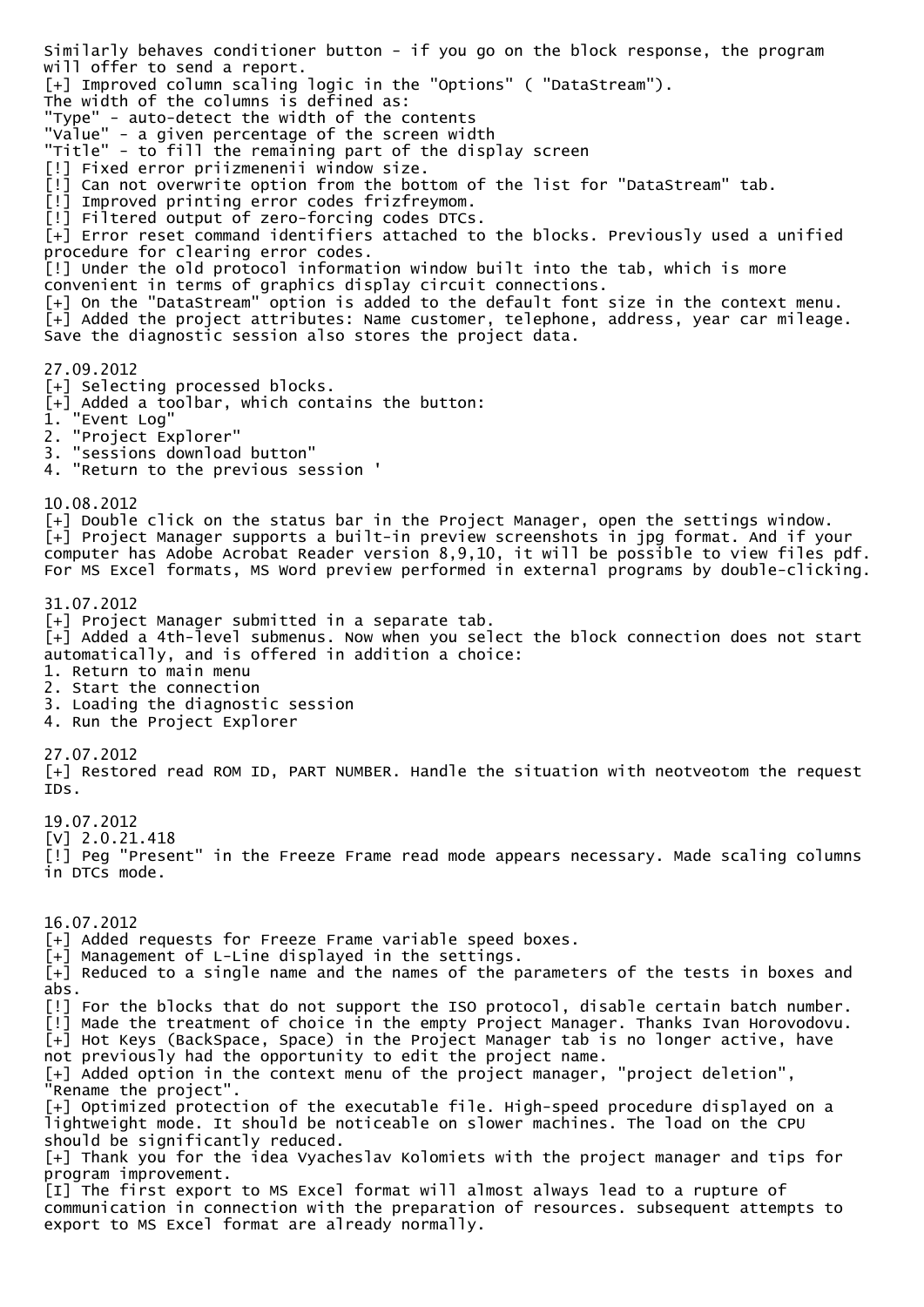12.07.2012 [V] 2.0.20.399 Beta [!] Logging events started a separate thread. Previously, this could have a negative influence on the connections on low-end machines. [!] Added a beta option: Not logged - log off [!] Attention! Use overclocking options, unless already obtained a stable connection to this unit at the standard speed. Excessive high exchange rates may worsen the entrance to some blocks and affect the stability of the compound. 10.07.2012 [V] 2.0.20.392 07.07.2012 [!] Finally, an error is found, leading to the inability to connect to the bloc to ISO management protocol. Wrong constant has been set. [!] Tested Reading Freeze Frame on the gearbox and / m Cedia. Working. In the near future will be added Freeze Frame survey codes for transmission CVT type. While IDs reading Freeze Frame few dozen. 25.06.2012 [+] The tabular representation (Data Stream) can have a custom number of columns. (The default value is 2). 22.06.2012 [+] MMC-Reader can create projects.  $\bar{f}$  On the information tab of the Project Explorer displayed block. [+] Added functions to save the contents of the background of rapid tabs formats: Adobe PDF, MS Word, MS Excel. 21.06.2012 [!] Does not work determine the maximum number of graphs. Corrected. [!] In order to reduce the height of the graphs, use the setting in the parameters. Corrected. [!] Tab settings (Data Stream) is displayed as a table. Increased O performance. Thank you Michael for Dugin indicated the problem of low frequency survey in the parameter list. [+] Added option to improve data transfer rate in the parameters. Added section in Help. [!] After sorting parameters, number of channels on the chart are displayed incorrectly. [+] Added option avtopozitsionirovaniya current readings on the charts. At low altitude, the channel values ??are aligned to the right side. [+] From uninstaller removed the function of the complete removal of the directory: [Reports], [Drivers], [Language] as it was stored data loss precedent of the above directories. 05.06.2012 [V] 2.0.19.363 [!] We are grateful to Vyacheslav Kolomiets for sending bug reports. Sergey Trifonov for useful advice and comments on the work program. 01.06.2012 [!] The test mode is added to the block connection protocol (ISO) KWP FastInit for airbags and air conditioning systems. If you happen link on this protocol, please kindly send us the protocol. (The program itself will generate a letter and only prompt you to send it). It will contain an answer to the request of the program block. [+] Added new identifiers (At the moment, there are about 1900) [!] Fixed an error in the database. [!] The ISO-9141 increased the timeout control byte response. There have been cases of disconnection. 26.05.2012 [!] Fixed error when viewing the beginning of a saved session. (Black screen) [!] Removing krinshota in playback mode loaded diagnostic session is causing the error due to the fact that at the same time soveshalas attempt to record a snapshot of the parameter list. (But it is hidden and has not been initialized) [!] Error occurs when loading an empty diagnostic session. Added check for the presence of channels. 24.05.2012 [V] The distribution 2.0.18.354 [!] Fixed artifacts in the graphs resulting from the sorting of the list of parameters diagnostic session. [!] Updated information.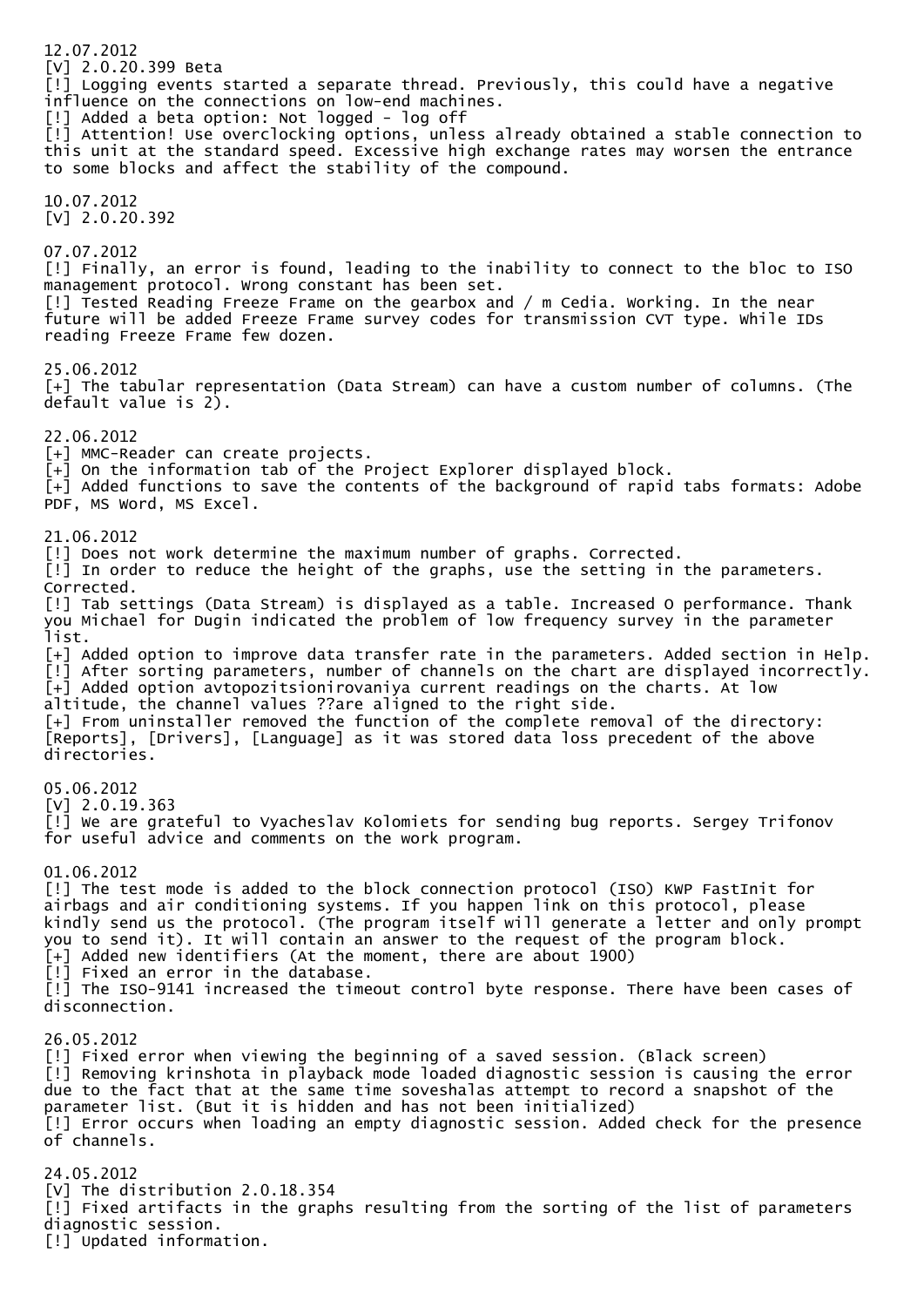22.05.2012 [V] The distribution 2.0.18.350 20.05.2012 [!] Fixed errors in the data blocks on the SRS. [!] Added account settings connection with the unit: the key bytes, IDs, log actions. 15.05.2012 [+] Added sorting by data type in the parameter list. The call is carried through the context menu. [+] If the connection can not be established because of the noise in the line, adds the ability to view the input buffer in hex form. [!] The input algorithm into blocks. In this regard, two buttons: "Engine ISO" and "MPI / GDI / DIESEL" combined into one "Engine KL-LINE". The bottom line is that the program will attempt to connect to the unit in accordance with ISO protocol, and if the protocol will be supported by a control unit, message will appear on the choice of connection protocol. Otherwise, the program will automatically switch to the communication protocol for MUT. [!] Redesigned interface. Identifiers block on a separate tab, which will start a diagnostic session. As she passed the log of actions. [+] Added the identifiers in the database (Version: 05.2012). 17.04.2012 [V] 2.0.17.328 [!] Fixed the error of reading interface for ISO. read buttons, error reset automatically after the call error reading procedure becomes inactive. Corrected. 04.04.2012 [+] Extended table with auto-detection rates for the basic bit rate: 15625: 19200; 14706; 13889; 13185; 12500; 11905; 10870; 10400; 10000; 9800; 9600; 4800; 2400 10400: 19200; 15625; 14706; 13889; 13185; 12500; 11905; 9800; 9600; 4800; 2400 [+] The protocol made a real display of the speed of your unit. [!] Detected and corrected an error in the code determining the real bitrate. Added informational message about the automatic change of the bit rate. 21.02.2012 [V] The release version 2.0.16.318 18.02.2012 [+] The program installer package included a driver on the adapter MMC KL-Line + 1G. A folder with the driver located in the subdirectory: \ D2XX Drivers. a shortcut to the folder from the Start menu is also made. 17.02.2012 [!] Updated help file. [+] The reports added characteristics: ID ROM, PART NUMBER [!] Achieved division reports on linguistic grounds. You can now create reports for additional languages, placing them in the directory: Reports. 15.02.2012 [+] New driver package SensLock 2.51.1.1 included in the distribution kit [!] In connection with the renovation of the driver package in the installer added function remove the previous version. (It remains the configuration file and all user data in the folder with the program) 14.02.2012 [+] Added new multibyte Tests ABS units.  $\bar{[+]}$  Added Freeze Frame Parameter reading function individually for each error code. Also provided a report to output the print data. [+] Added a progress bar to read error codes tab order because Freeze Frame settings Reading takes a very long time, and the status light will help you understand the condition of the work. [!] Spend some optimization of the program code. Slightly redesigned interface of the main window. 12.01.2012 [!] Added cancel button test. [!] Removed the check for the completion of the background process when you exit the

program. Earlier, it displays a message on the need to wait a little longer.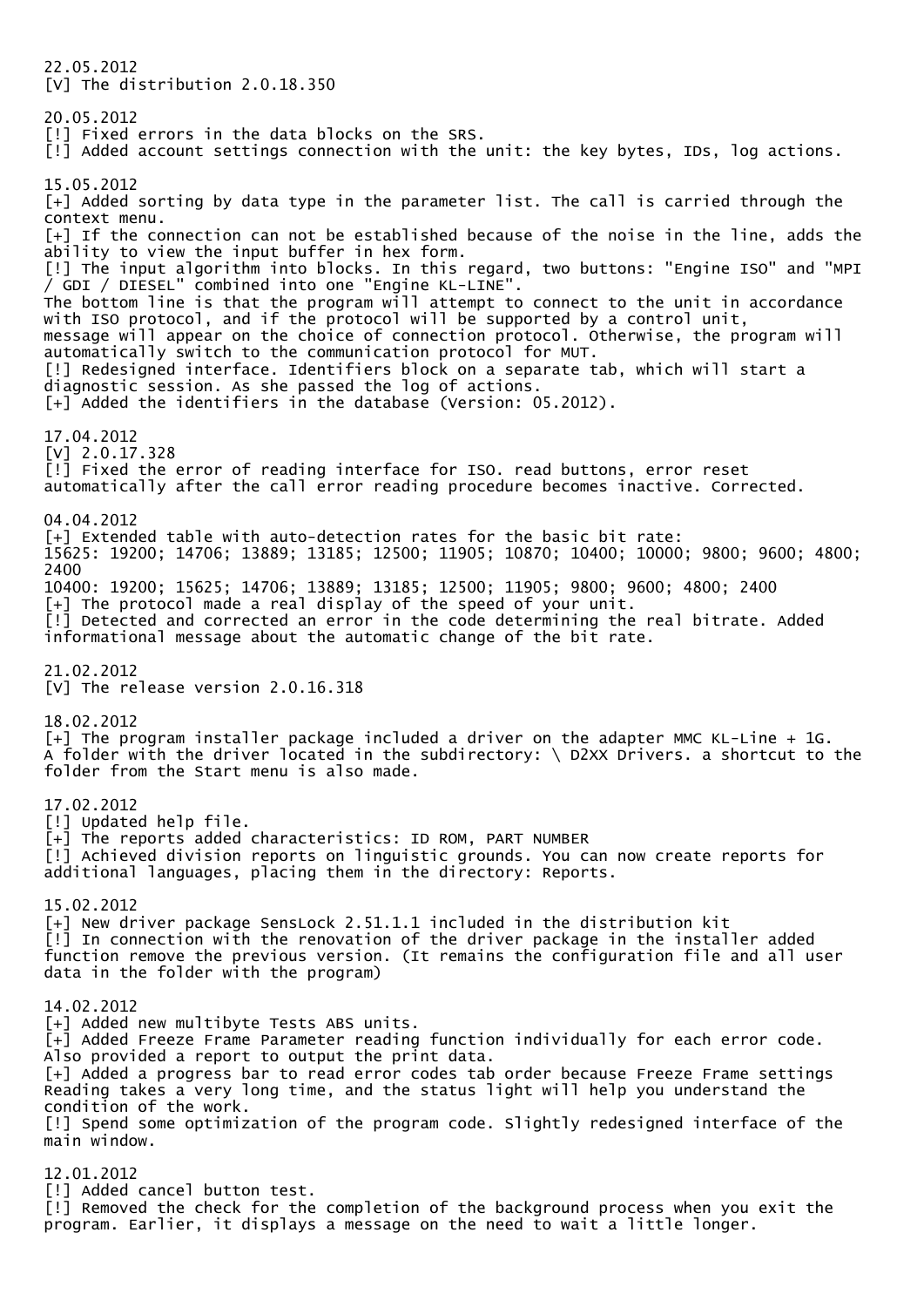17.12.2011 [V] 2.0.15.294 [!] Check the availability and compatibility of the COM port at the start of the program is removed and transferred at the time of the selection block. Found and fixed a nasty bug in the module "OpenPort", which is when you run the program will produce an error message [!]: "Range check error". Reason: neproinitsializirovannaya variable. The error was discovered by accident: When you run the program in an environment without the installed drivers "OpenPort" (Note. On all computers the developers of these drivers, unfortunately, were present, which led to the overview of the error) Drivers on OpenPort not needed, since the development branch "OpenPort" is frozen. - From version to version of the program changes its code gets a new one. Naturally, any code contains errors that developers can not always detect and correct. If you encounter errors, do not hesitate - write on the forum or send a letter to the approximate description of the situation. 10.12.2011 [V] 2.0.14.290  $\bar{[+]}$  The reference section is included MMC-Reader Adapter (KL-Line + 1G) [!] Updated topics in Help. 06.11.2011 [+] Added a virtual function "Relative fuel consumption." It is a derivative function of two parameters: rotational speed and the fuel injection duration. For more detailed Help. [+] Added the ROM reading an identifier for the engine, transmission. [!] Optimized some functions and procedures. 26.11.2011 [V] 2.0.13.203 [!] Fixed display of maximum / minimum in the charts. [+] Added new keys in the alarm recording algorithm 21.11.2011 [!] Fixed downloading files of the previous version (2.0.12.199). 12.11.2011 [V] 2.0.12.199 [+] Added IDs [!] Fixed reset stored fault codes [!] Fixed errors in transmission tests  $\bar{[+]}$  Added option in a test mode for the engine Knock sensor  $*$  (Volt) [!] Changed the initialization blocks. Added information messages on the status of a connection. [+] Graphic tips for switching terminals are added to the old 1G protocol. Context at a connection of the corresponding block. [!] File error codes OBD2 for "on-board.xml" is now included in the common database: mmcbase.dat [!] Increased the size of the buttons on the main menu. [+] Added new blocks for diagnostics: TCL, TPMS, ASC, CRUISE, ECS, IMMO, IMMOBI & Keyless, IMMOBI & KOS, KOS / IMMO / Keyless, Keyless operation, Camera [!] The choice of modules is now done in a hierarchical manner:  $1$  - level - the choice of categories: Engine, Transaxle, Chassis, Body, Information and Communication 2 - level - the choice of subsystems 3 - level - the choice of the control unit for diagnosis. More details will be described in reference to the program. [-] The parameters cleaned binding hotkeys to buttons "level up", "K-Line", "1G" because the buttons phased out. 07.10.2011 [!] Improved work with the driver on TechStream [+] Fixed errors in loading schedules. 04.10.2011 [V]  $1.0.11.177$ [!] Fixed the opening of diagnostic sessions: From the main menu: "File" >> "Upload channels" Removed from the distribution library loader "Loader4.dll" (work on the protocol J2534-1 REV.2004) [!] - Its functionality included in the program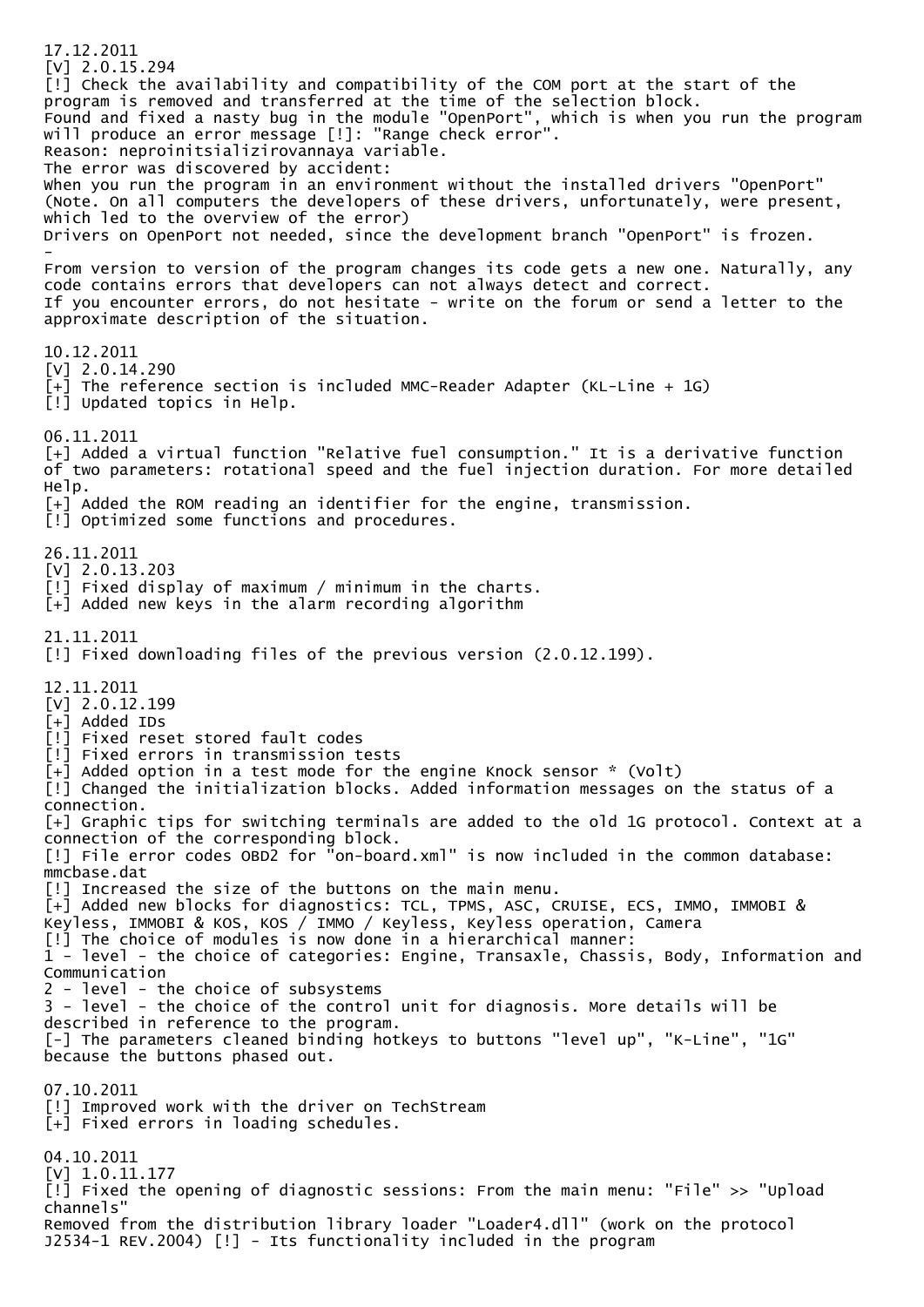[+] From the set of distribution removed the configuration file: mmc.cfg. polzovtelya settings when upgrading is no longer dumped. [I] continues to support the development of the project OpenPort (Tactrix, .. etc). It is expected that the option "OpenPort 2.0 Tool" will open in about a month. 29.09.2009 [V] 1.0.10.163 [!] Fixed some text messages. [+] Added a check to start a second copy of the program. 28.09.2011 [V] 1.0.10.160 Build new compiler 27.09.2011 [+] Scrolling charts now works with the background color set in the settings. Earlier, the color of the background when scrolling switched to black. [+] By pressing "Space" in full screen mode includes a debug procedure. Corrected. [+] Test menu extends automatically when naverdenii cursor button. 20.09.2011 [+] The configuration program adds the ability to control lines DTR, RTS. By default, check boxes are turned on. [+] To change tactics to work with COM-port. Previously, each diagnostic session was followed by the opening of the port at the beginning of the session, and closed at the end. Now closing occurs only if you want to change the baud rate with the unit. This decision was taken to exclude bursts on the lines DTR RTS. [+] Added a function to save screenshots during operation. In the settings you added the path to the directory placement of the screen shots. Written information. 26.08.2011 [!] Added a message about an unsupported code block in the event that some limited compatibility can not be used. [+] Added diagnostics air-conditioning system. 14.08.2011 [V] The release distribution 1.0.7.118 Fixed errors in the charts with [!]: Zoom or out of synch. [!] When zagruzke saved session is not taken into account the scale of the saved when scrolling graphs. Corrected. 09.08.2011 [V] The release distribution 1.0.7.115 02.08.2011 [!] Reworked graphics channel display driver. Initialization paintings displayed in a separate process. [!] Improved scrolling, namely stopping time after dragging the mouse does not lead to a defect display. [!] For double-byte tests removed the window with the progress. 30.07.2011 [V] 1.0.7.114 [!] After removing the pause, erased the line of control values ??(if it was marked earlier). [!] Fixed some bugs that affect the stability of the program. 29.07.2011 [V] 1.0.7.110 Fixed scrolling to the right  $[!]$  - I do not perform a visual scrolling when dragging canvases schedules. [!] Fixed the floating error when obrabtake Form.Resize events at the close of the main program window. 26.07.2011 [V] 1.0.6.108 [!] Changed the status bar information [!] Fixed minor bugs 22.07.2011 [V] 1.0.6.105 [+] Added function to check for updates on the site. There are manual and automatic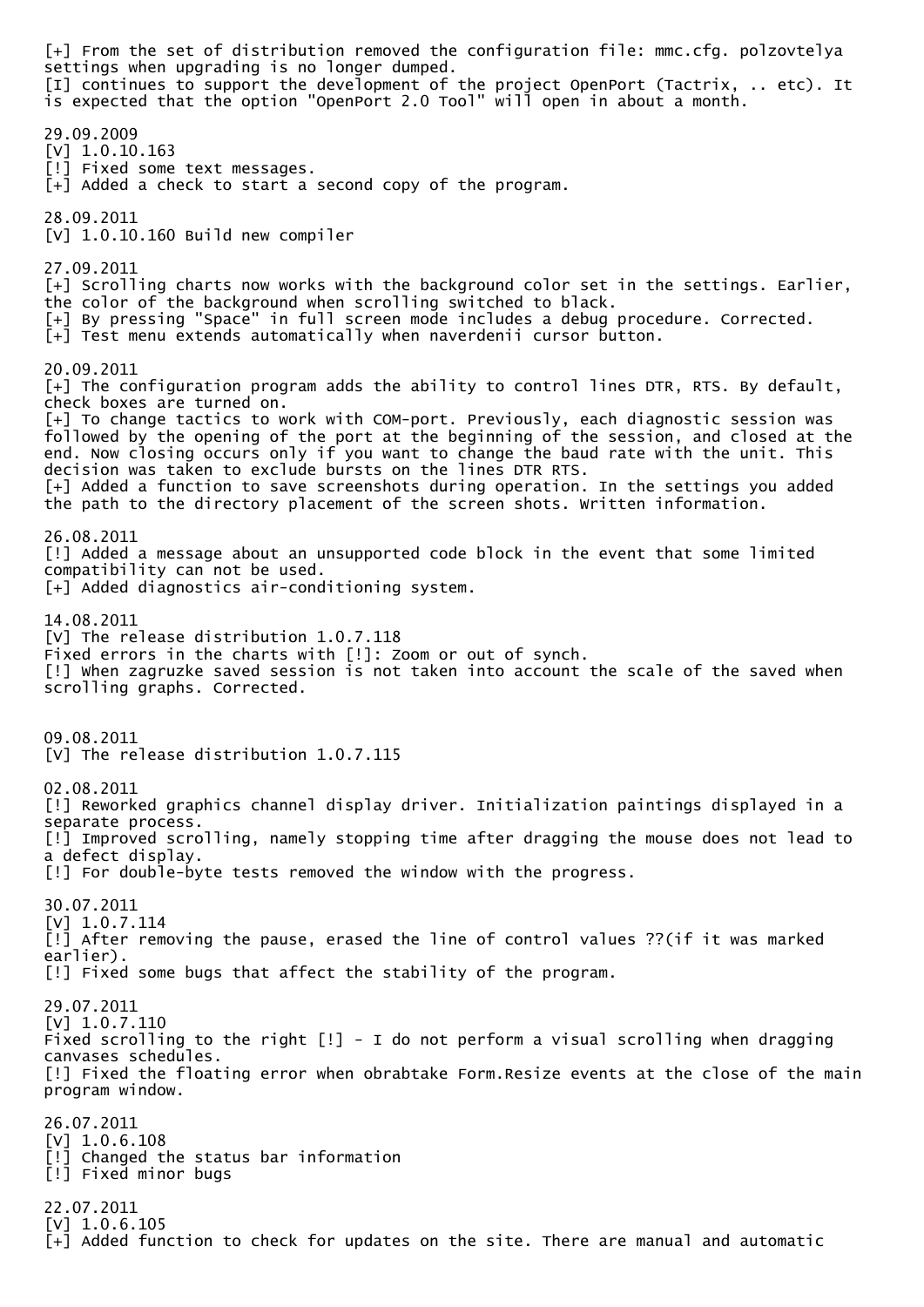14.07.2011 [V] 1.0.6.103  $\bar{[+]}$  For work on non-standard speeds for adapters based on PL2303, previously, the program supplied registry file: "add\_baud\_rate.reg", which was proposed to import during the installation phase. Now the addition of non-standard speeds is performed in software - if the adapter is made, based on PL2303 chip - the registry updated with new speed (the operation is performed once) and the message about the need to restart the computer. [!] The algorithm call error codes reset procedure for MUT protocol. 02.07.2011 [!] To finish the inquiry. [!] From the installer removed the items to install drivers. [!] Fixed minor bugs in the program management interface. [+] The distribution includes the program guide in Adobe Acrobat Reader format. 01.07.2011 [!] Improved translation. 30.06.2011 [!] Drawing graphs moved into a separate thread. [!] Identifies and corrects errors in the graphic part. [!] Changed the position of the labels in the chart. 28.06.2011 [!] After the session, the stop is not displayed the unit code is not switched tabs (pending switching mechanism has been used). Corrected. [!] Fixed bug when switching tabs with keyboard diagnostic: "CTRL + 1", "CTRL + 2" ..  $\bar{[+]}$  To finish two hot protocol type selection keys: K-Line and 1G. 27.06.2011 [!] ExceptionLog - critical error handler to forwarding the report log to developer transferred to a separate thread. On one of the test machines arose podvisanie operating system when you send a letter with the report. [!] Fixed a bug floating in the error reading module for MUT.  $\bar{[+]}$  Improved information, the program version 1.3 13.06.2011 [!] Update COM-port list is performed more than once, when the program starts, and each time, when you call the settings window. 10.06.2011 [+] It is the queue manager for any serial polling error codes, parameters, tests. 03.06.2011 [!] For regime MUT error codes polling is executed cyclically. [+] Buttons palneli tool is now selected via a hotkey. The transition between the first and second level menu is BackSpace key. 27.05.2011 [+] Pause mode is activated by clicking the mouse on schedule. Previously, it was necessary to drag the button to pause mode. 23.05.2011 [+] The program has acquired a new graphical user interface control panel. 13.05.2011 [!] When downloading stored data charts open in full screen mode. 12.05.2011 [!] Fixed the algorithm for determining the presence of the connected adapter. [!] To Play mode values ??in the graph are duplicated large values ??as in recording. [!] The sound reproduction mode the channel list in the context menu by just watching. 01.05.2011 Beta version 1.0.1.58 [+] Save / Load information received. [+] Full list of displayed parameters without scrolling to display the current value. [+] Print schedules.

modes.